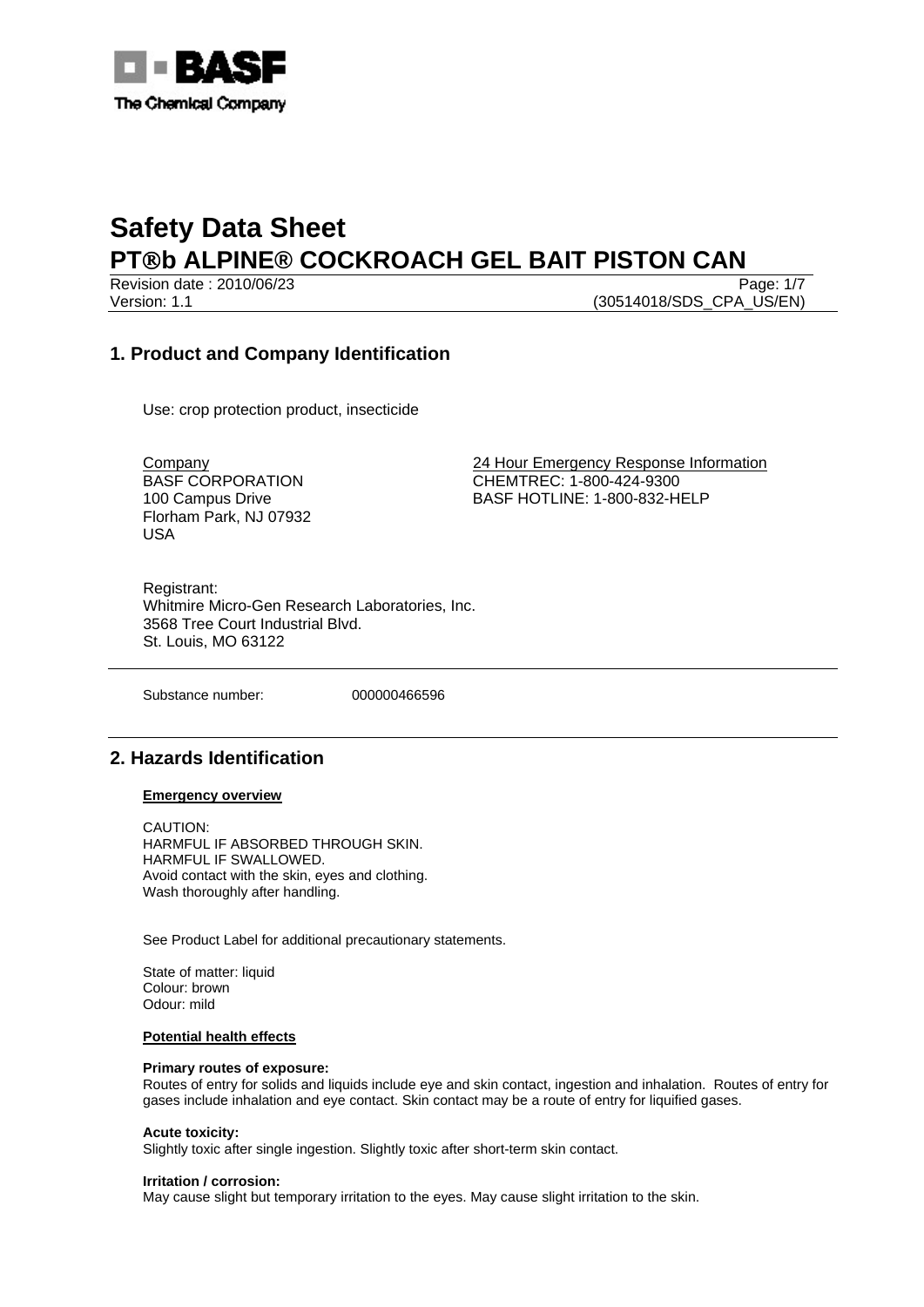Revision date : 2010/06/23 Page: 2/7

Version: 1.1 (30514018/SDS\_CPA\_US/EN)

### **Sensitization:**

Skin sensitizing effects were not observed in animal studies.

## **3. Composition / Information on Ingredients**

165252-70-0 0.5 % dinotefuran

**CAS Number Content (W/W) Chemical name** 99.5 % Proprietary ingredients

### **4. First-Aid Measures**

### **General advice:**

First aid providers should wear personal protective equipment to prevent exposure. Remove contaminated clothing. Move person to fresh air. If person is not breathing, call 911 or ambulance, then give artificial respiration, preferably mouth-to-mouth if possible. Call a poison control center or physician for treatment advice. Have the product container or label with you when calling a poison control center or doctor or going for treatment.

### **If inhaled:**

Keep patient calm, remove to fresh air, seek medical attention.

#### **If on skin:**

Rinse skin immediately with plenty of water for 15 - 20 minutes.

#### **If in eyes:**

Hold eyes open and rinse slowly and gently with water for 15 to 20 minutes. Remove contact lenses, if present, after first 5 minutes, then continue rinsing.

#### **If swallowed:**

Never induce vomiting or give anything by mouth if the victim is unconscious or having convulsions. Do not induce vomiting. Have person sip a glass of water if able to swallow.

### **Note to physician**

Treatment: Treat according to symptoms (decontamination, vital functions), no known specific antidote.

## **5. Fire-Fighting Measures**

Flash point:  $> 100 °C$  Information applies to the solvent. Self-ignition temperature: not self-igniting

### **Suitable extinguishing media:**

water spray, carbon dioxide, foam, dry powder

**Unsuitable extinguishing media for safety reasons:**  water *iet* 

#### **Hazards during fire-fighting:**

carbon monoxide, carbon dioxide, nitrogen oxides The substances/groups of substances mentioned can be released in case of fire.

#### **Protective equipment for fire-fighting:**

Firefighters should be equipped with self-contained breathing apparatus and turn-out gear.

### **Further information:**

Evacuate area of all unnecessary personnel. Contain contaminated water/firefighting water. Do not allow to enter drains or waterways.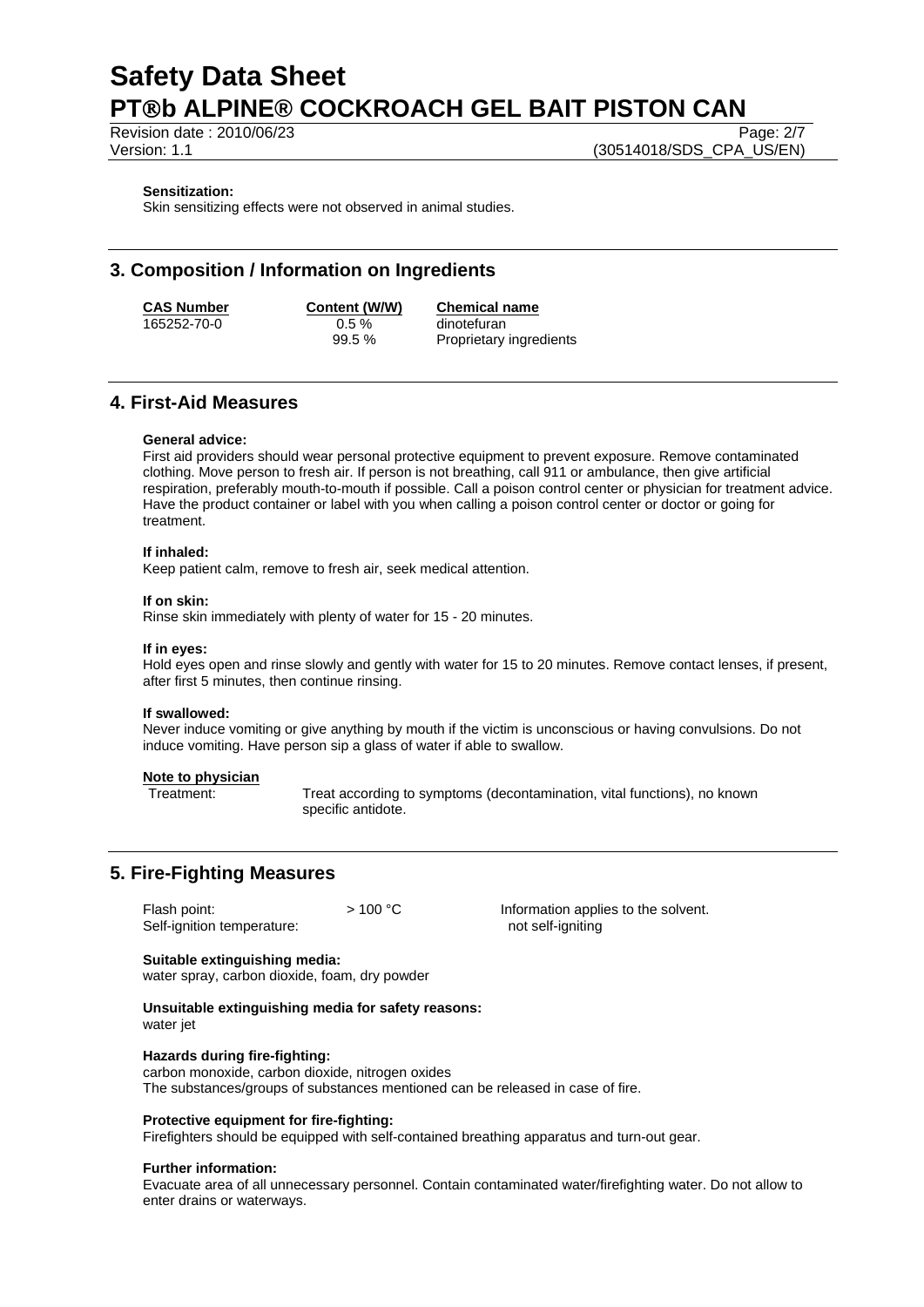Revision date : 2010/06/23 Page: 3/7

### **6. Accidental release measures**

### **Personal precautions:**

Take appropriate protective measures. Clear area. Extinguish sources of ignition nearby and downwind. Ensure adequate ventilation. Wear suitable personal protective clothing and equipment.

### **Environmental precautions:**

Do not discharge into the subsoil/soil. Do not discharge into drains/surface waters/groundwater.

### **Cleanup:**

Pick up with suitable absorbent material. Place into suitable containers for reuse or disposal in a licensed facility. Spilled substance/product should be recovered and applied according to label rates whenever possible. If application of spilled substance/product is not possible, then spills should be contained, solidified, and placed in suitable containers for disposal. After decontamination, spill area can be washed with water. Collect wash water for approved disposal.

## **7. Handling and Storage**

### **Handling**

### **General advice:**

Handle in accordance with good industrial hygiene and safety practice. No special measures necessary if stored and handled correctly.

### **Protection against fire and explosion:**

The relevant fire protection measures should be noted. Fire extinguishers should be kept handy. Avoid all sources of ignition: heat, sparks, open flame. Avoid extreme heat. Keep away from oxidizable substances.

### **Storage**

### **General advice:**

Keep only in the original container in a cool, dry, well-ventilated place away from ignition sources, heat or flame. Protect containers from physical damage. Protect against contamination. The authority permits and storage regulations must be observed.

### **Storage incompatibility:**

General advice: Segregate from foods and animal feeds.

### **8. Exposure Controls and Personal Protection**

**Users of a pesticidal product should refer to the product label for personal protective equipment requirements.** 

### **Advice on system design:**

Whenever possible, engineering controls should be used to minimize the need for personal protective equipment.

### **Personal protective equipment**

### **RECOMMENDATIONS FOR MANUFACTURING, COMMERCIAL BLENDING, AND PACKAGING WORKERS:**

### **Respiratory protection:**

Wear respiratory protection if ventilation is inadequate. Wear a NIOSH-certified (or equivalent) organic vapour/particulate respirator. For situations where the airborne concentrations may exceed the level for which an air purifying respirator is effective, or where the levels are unknown or Immediately Dangerous to Life or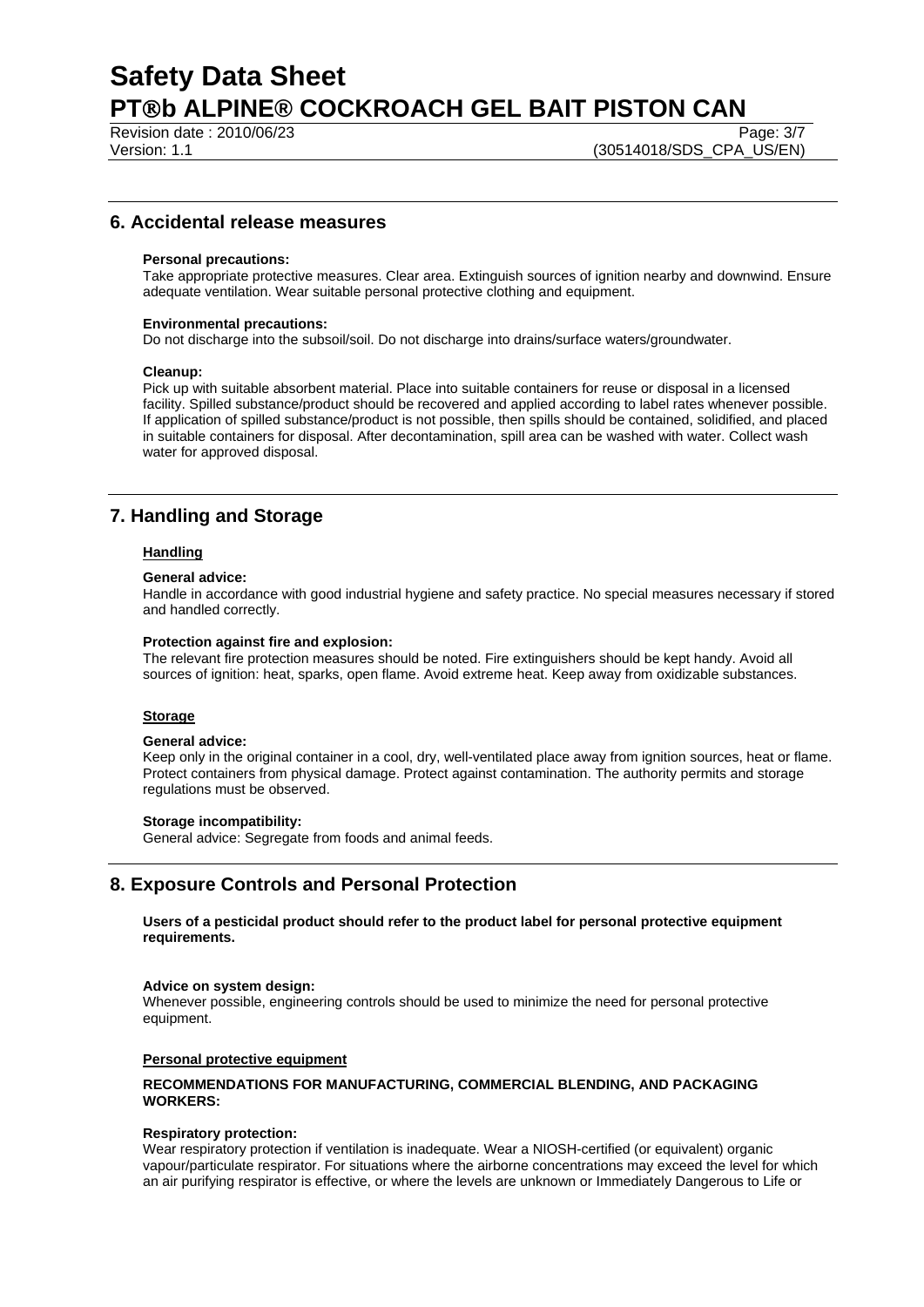Revision date : 2010/06/23 Page: 4/7

Version: 1.1 (30514018/SDS\_CPA\_US/EN)

Health (IDLH), use NIOSH-certified full facepiece pressure demand self-contained breathing apparatus (SCBA) or a full facepiece pressure demand supplied-air respirator (SAR) with escape provisions.

### **Hand protection:**

Chemical resistant protective gloves, Protective glove selection must be based on the user's assessment of the workplace hazards.

### **Eye protection:**

Safety glasses with side-shields. Tightly fitting safety goggles (chemical goggles). Wear face shield if splashing hazard exists.

### **Body protection:**

Body protection must be chosen depending on activity and possible exposure, e.g. head protection, apron, protective boots, chemical-protection suit.

### **General safety and hygiene measures:**

Wear long sleeved work shirt and long work pants in addition to other stated personal protective equipment. Work place should be equipped with a shower and an eye wash. Handle in accordance with good industrial hygiene and safety practice. Keep away from food, drink and animal feeding stuffs. No eating, drinking, smoking or tobacco use at the place of work. Hands and/or face should be washed before breaks and at the end of the shift. Remove contaminated clothing immediately and dispose of safely.

## **9. Physical and Chemical Properties**

| Form:                | qel               |             |
|----------------------|-------------------|-------------|
| Odour:               | mild              |             |
| Colour:              | brown             |             |
| pH value:            | approx. 6.5 - 7.0 |             |
| Density:             | $1.2$ g/cm $3$    | (20 °C)     |
| Solubility in water: |                   | dispersible |

## **10. Stability and Reactivity**

### **Conditions to avoid:**

Avoid all sources of ignition: heat, sparks, open flame. Avoid extreme temperatures. Avoid prolonged exposure to extreme heat. Avoid prolonged storage.

### **Hazardous reactions:**

The product is chemically stable.

Hazardous polymerization will not occur. No hazardous reactions if stored and handled as prescribed/indicated.

### **Decomposition products:**

No hazardous decomposition products if stored and handled as prescribed/indicated.

### **Thermal decomposition:**

Possible thermal decomposition products:

carbon monoxide, carbon dioxide, nitrogen dioxide, nitrogen oxide

Stable at ambient temperature. If product is heated above decomposition temperature toxic vapours may be released. To avoid thermal decomposition, do not overheat.

### **Corrosion to metals:**

Corrosive effects to metal are not anticipated.

**Oxidizing properties:**  Not an oxidizer.

## **11. Toxicological information**

**Acute toxicity**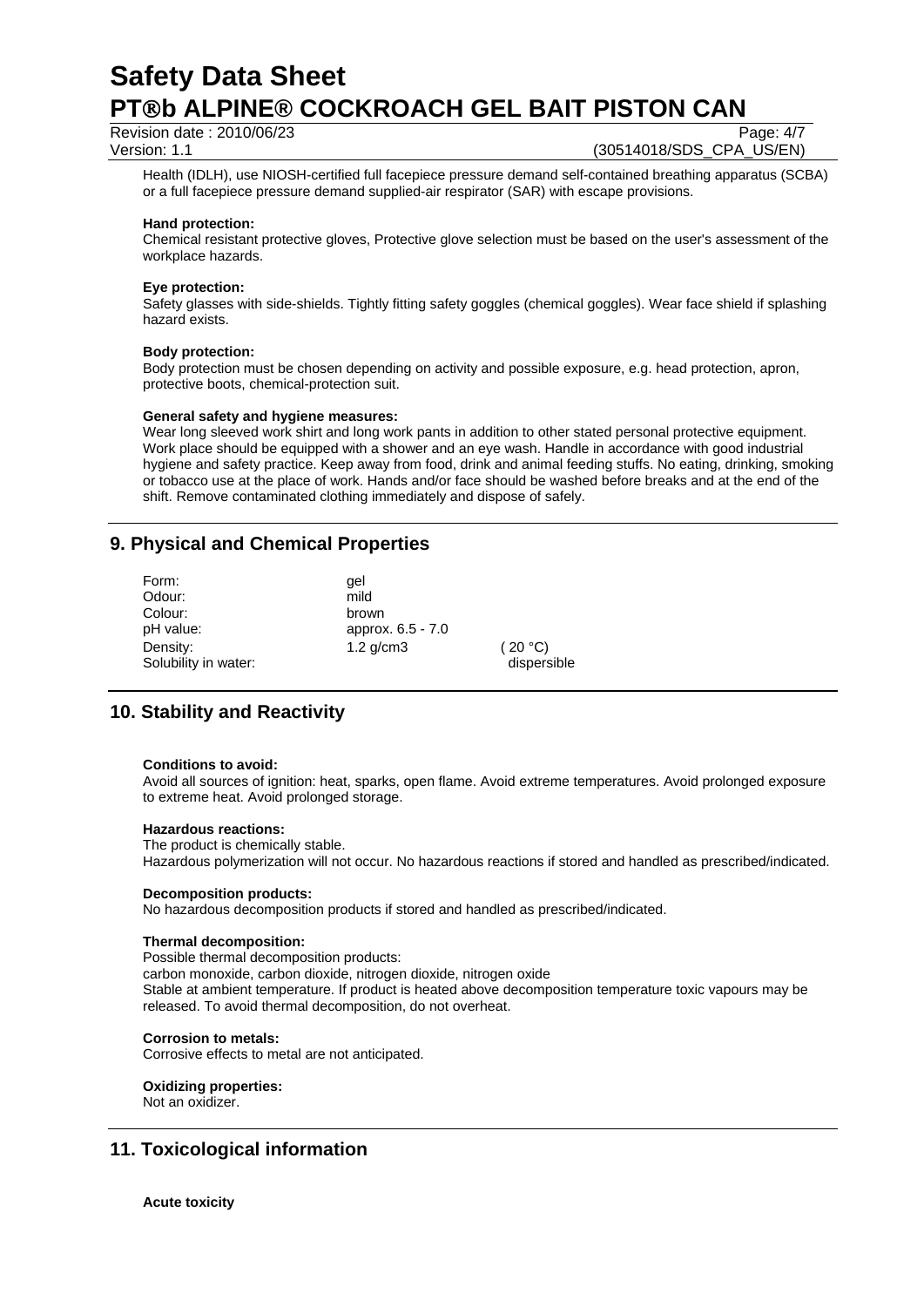Revision date : 2010/06/23 Page: 5/7

Version: 1.1 (30514018/SDS\_CPA\_US/EN)

### **Oral:**

Type of value: LD50 Species: rat (male/female) Value: > 2,000 mg/kg No mortality was observed.

### **Dermal:**

Type of value: LD50 Species: rat (male/female) Value: > 2,000 mg/kg No mortality was observed.

### **Irritation / corrosion**

**Skin:**  Species: rat Result: mildly irritating

**Eye:** Species: rat Result: non-irritant

**Sensitization:**  Buehler test Species: guinea pig Result: Non-sensitizing.

### **Carcinogenicity**

*Information on: Dinotefuran No data available concerning carcinogenic effects.*  ----------------------------------

### **Reproductive toxicity**

*Information on: Dinotefuran No data available concerning reproduction toxicity.*  ----------------------------------

### **Development:**

*Information on: Dinotefuran No data available concerning teratogenic effects.*  ----------------------------------

## **12. Ecological Information**

### **Fish**

*Information on: Dinotefuran Acute: Oncorhynchus mykiss/LC50 (96 h): = >100 ppm*  ----------------------------------

### **Aquatic invertebrates**

*Information on: Dinotefuran Acute: Daphnia magna/EC50 (48 h): >1000 ppm*  ----------------------------------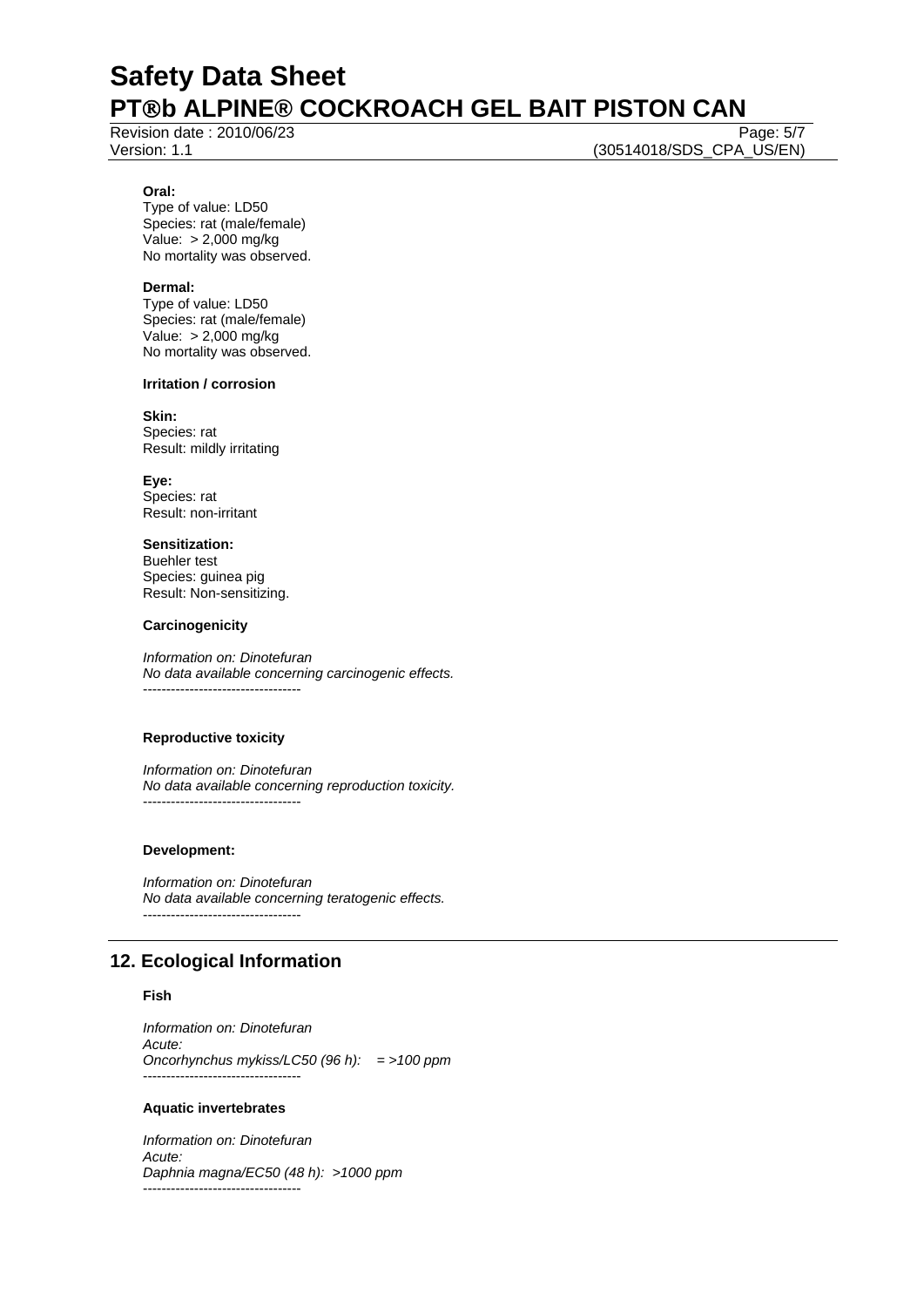Revision date : 2010/06/23 Page: 6/7

Version: 1.1 (30514018/SDS\_CPA\_US/EN)

### **Aquatic plants**

*Information on: Dinotefuran Toxicity to aquatic plants: green algae/EC50 (72 h): > 100 mg/l swollen duckweed/EC50: >110 ppm*  ----------------------------------

## **13. Disposal considerations**

### **Waste disposal of substance:**

Pesticide wastes are regulated. Improper disposal of excess pesticide, spray mix or rinsate is a violation of federal law. If pesticide wastes cannot be disposed of according to label instructions, contact the State Pesticide or Environmental Control Agency or the Hazardous Waste representative at the nearest EPA Regional Office for guidance.

### **Container disposal:**

Recommend crushing, puncturing or other means to prevent unauthorized use of used containers. Contaminated packaging should be emptied as far as possible and disposed of in accordance with official regulations after being thoroughly cleaned.

## **14. Transport Information**

Reference Bill of Lading

## **15. Regulatory Information**

### **Federal Regulations**

**Registration status:**  Chemical TSCA, US blocked / not listed Crop Protection TSCA, US released / exempt **OSHA hazard category:** ACGIH TLV established:

**EPCRA 311/312 (Hazard categories):** Acute;

## **16. Other Information**

### **Refer to product label for EPA registration number.**

Recommended use: pesticides

We support worldwide Responsible Care® initiatives. We value the health and safety of our employees, customers, suppliers and neighbors, and the protection of the environment. Our commitment to Responsible Care is integral to conducting our business and operating our facilities in a safe and environmentally responsible fashion, supporting our customers and suppliers in ensuring the safe and environmentally sound handling of our products, and minimizing the impact of our operations on society and the environment during production, storage, transport, use and disposal of our products.